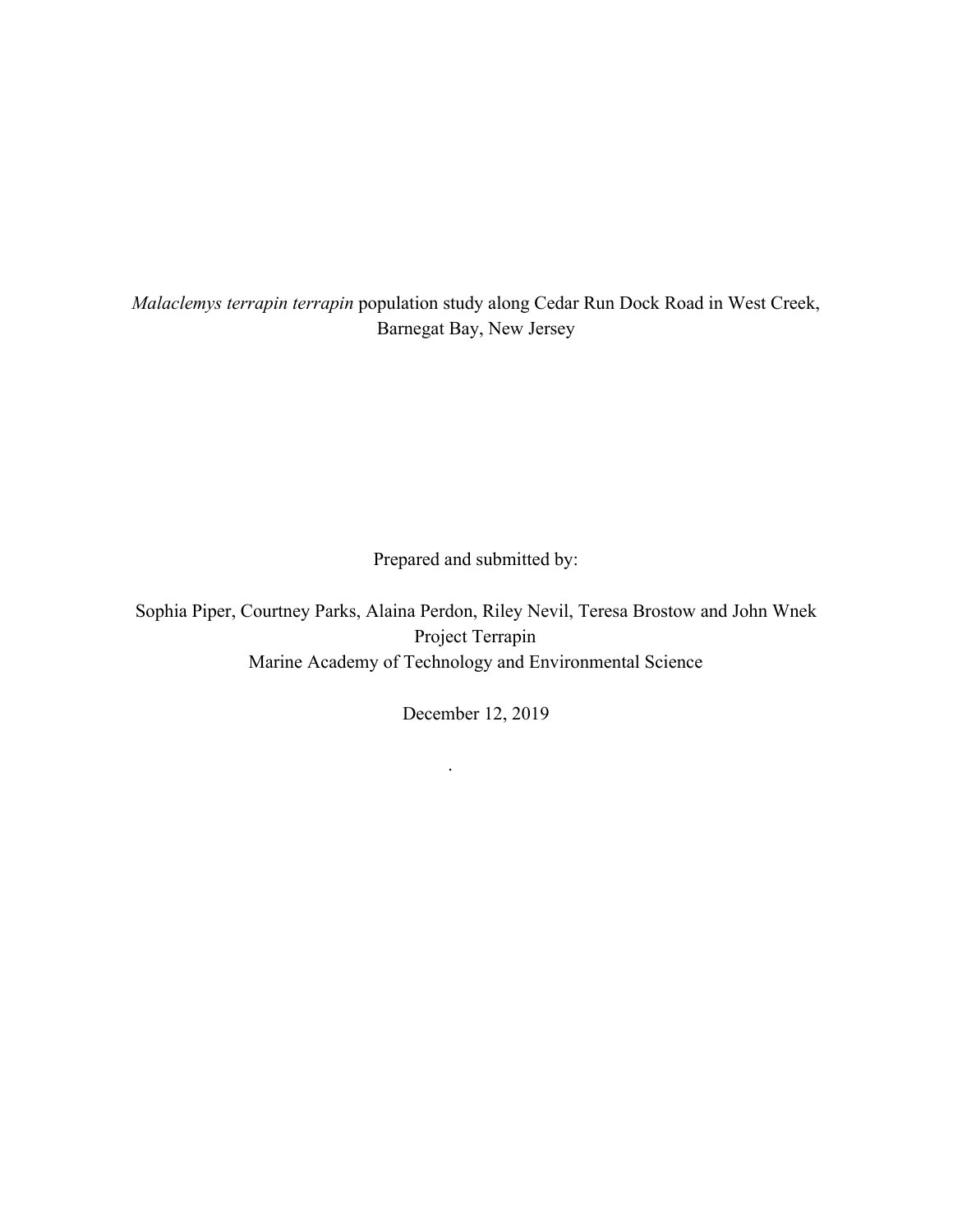## **Overview**

The goal of this study is to determine the population of northern diamondback terrapins along Cedar Run Dock Road. This study was initially piloted in 2016, and between the years 2016 - 2018, has observed and marked 326 new terrapins.

### **Methods**

Six non-baited hoop traps with a diameter of about 1m and length of 2 m were positioned at various points along Cedar Run Dock Road, spanning from the cove, which is directly in the bay, to the inner creeks approximately 1.5 miles from the bay. A float was placed in all traps to allow a minimum of 30cm of surface airspace to prevent the drowning of captured terrapins. Traps were checked daily and removed on the fifth day of every week for maintenance and to reduce the chance of vandalism.

Patrols were conducted along approximately 3 miles ( $\sim$ 2 km) of the roadway to capture terrapins traversing between marsh systems or going to and from nesting habitat.

Once captured, terrapins were scanned for a notch code and/or PIT tag, then weighed and measured for carapace length, width, height, and plastron length using a digital scale and 40cm tree caliper  $(\pm 1$ mm), respectively. Any shell or body deformities and injuries were also recorded. New captures were marked with a unique notch code and injected with a 12mm (134kHz) passive integrated transponder (PIT) tag.

Data collection began on May 28, 2019 and ended on July 12, 2019. These dates were dependent on the start and length of the nesting season, which can vary slightly each year.

# **Results and Discussion**

### **Capture Summary**

During the 2019 field season, a total of 648 terrapins were captured, of which 166 were recaptures. Of recaptures, 74 of these were captured within the same season (38 were new this year and were caught again the same season). The percent recapture was 14.2%, excluding "trap happy" terrapins that were recaptured multiple times within the same season (Table 1). Out of those captures, 72% were captured on the road and 28% were caught in traps.

*Table 1. 2019 Capture summary of new and recaptured terrapins by sex and capture type. Of the terrapins captured, 97% were female, 2% were male, and 1% were juveniles. 74% of the females*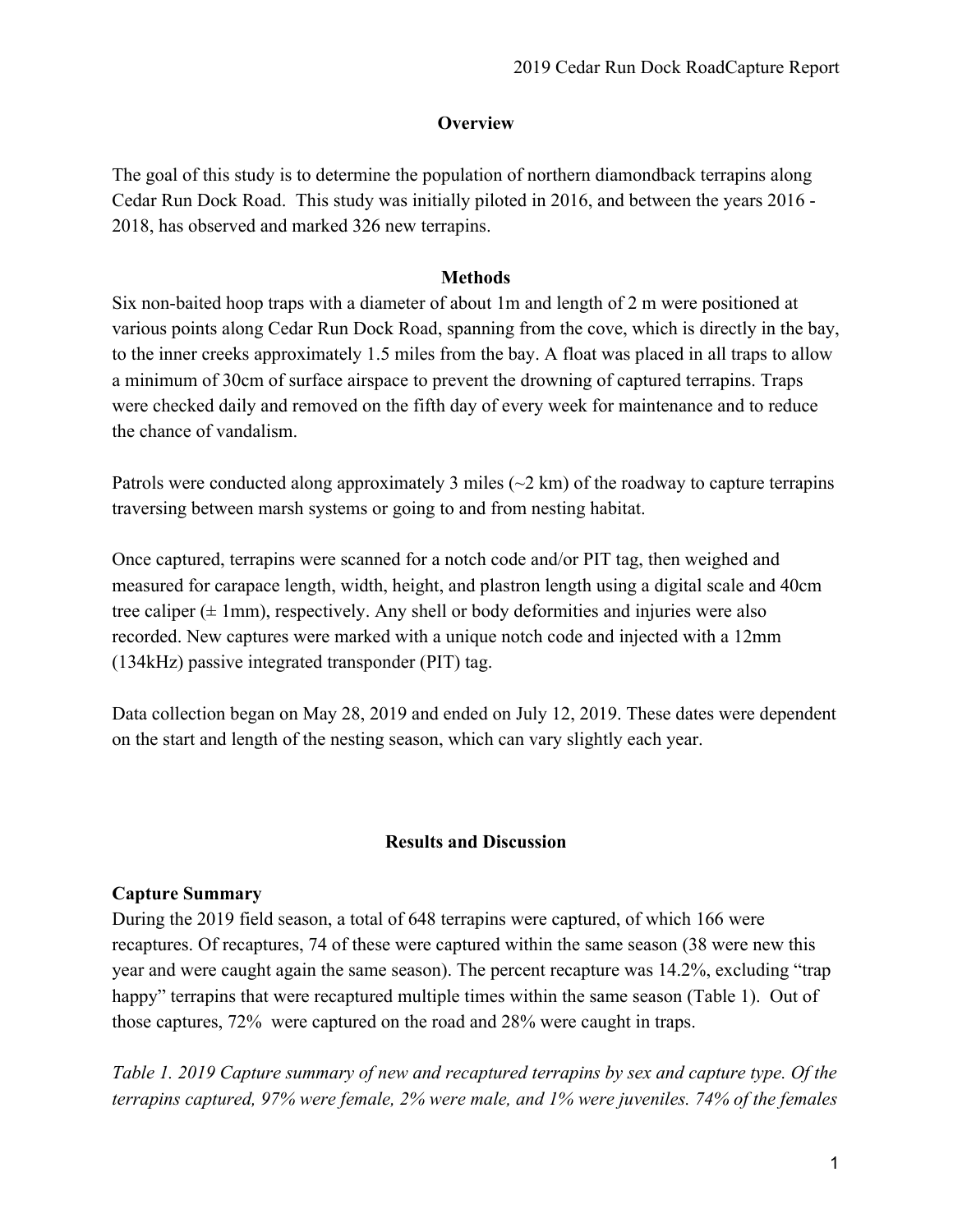|                      | Female | Male | Juvenile | Total |
|----------------------|--------|------|----------|-------|
| <b>Total Capture</b> | 627    | 16   |          | 648   |
| <b>New</b>           | 468    | 10   | 4        | 482   |
| Recapture            | 159    | 6    |          | 166   |
| <b>Trap Capture</b>  | 162    | 14   | $\Delta$ | 181   |
| Road Capture         | 466    |      | $\theta$ | 468   |

*were caught on the road, returning from or going to nesting habitat. Almost all of the males and all of the juveniles were caught in a trap.*

The seven-week field season of 2018 yielded 349 new terrapins and 78 recaptures and prior years yielded a total of 288 turtles (Figure 1). The seasons of 2018, 2017, and 2016 yielded a percent recapture of 23%, 6%, and 2% respectively. In former years, the percent recapture was calculated including terrapins recaptured multiple times within the same year. For comparison, the 2019 percent recapture including "trap happy" turtles was 26%. We mentioned this to provide a direct comparison to last year's data. However, for population modeling, the number of terrapins captured among years is more important than including within year recaptures. However, knowing which terrapins with seasons return provides us valuable information about the use of nesting habitat.



 *Figure 1. Number of terrapins caught per year since 2016. Includes "trap happy" turtles (those that are found multiple times within the same season.*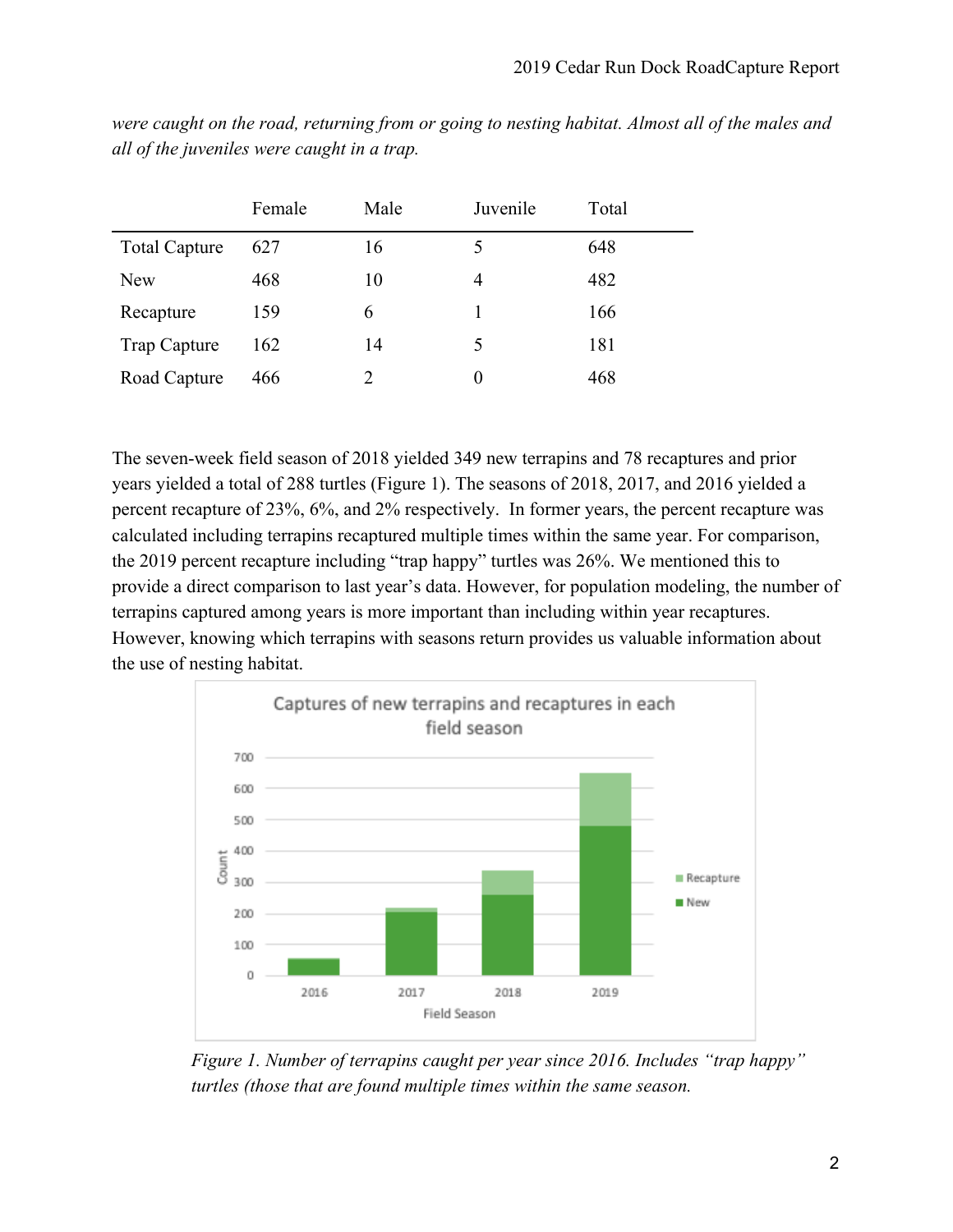The height capture of the season occurred between June 5 and June 12, 2019 followed by a smaller waves of captures (Figure 2). The average capture was 22 terrapins per day. In general, turtles were caught with highest density north of the third hoop trap (second, northern-most trap. This indicates that the terrapins are crossing at the creeks (Figure 3).



*Figure 2. Number of turtles caught per day throughout the 2019 season.*

# **Captures and Tides**

The tidal stage during capture was recorded for each turtle caught, in addition to whether or not it was a spring or a neap tide. Spring tides occurred on June 3, June 17, and July 2, 2019. Neap tides occurred on June 10, June 25, and July 9, 2019.

The greatest number of terrapin captures were during high tide, and most of these were females captured on the road before or after nesting (Figure 4a).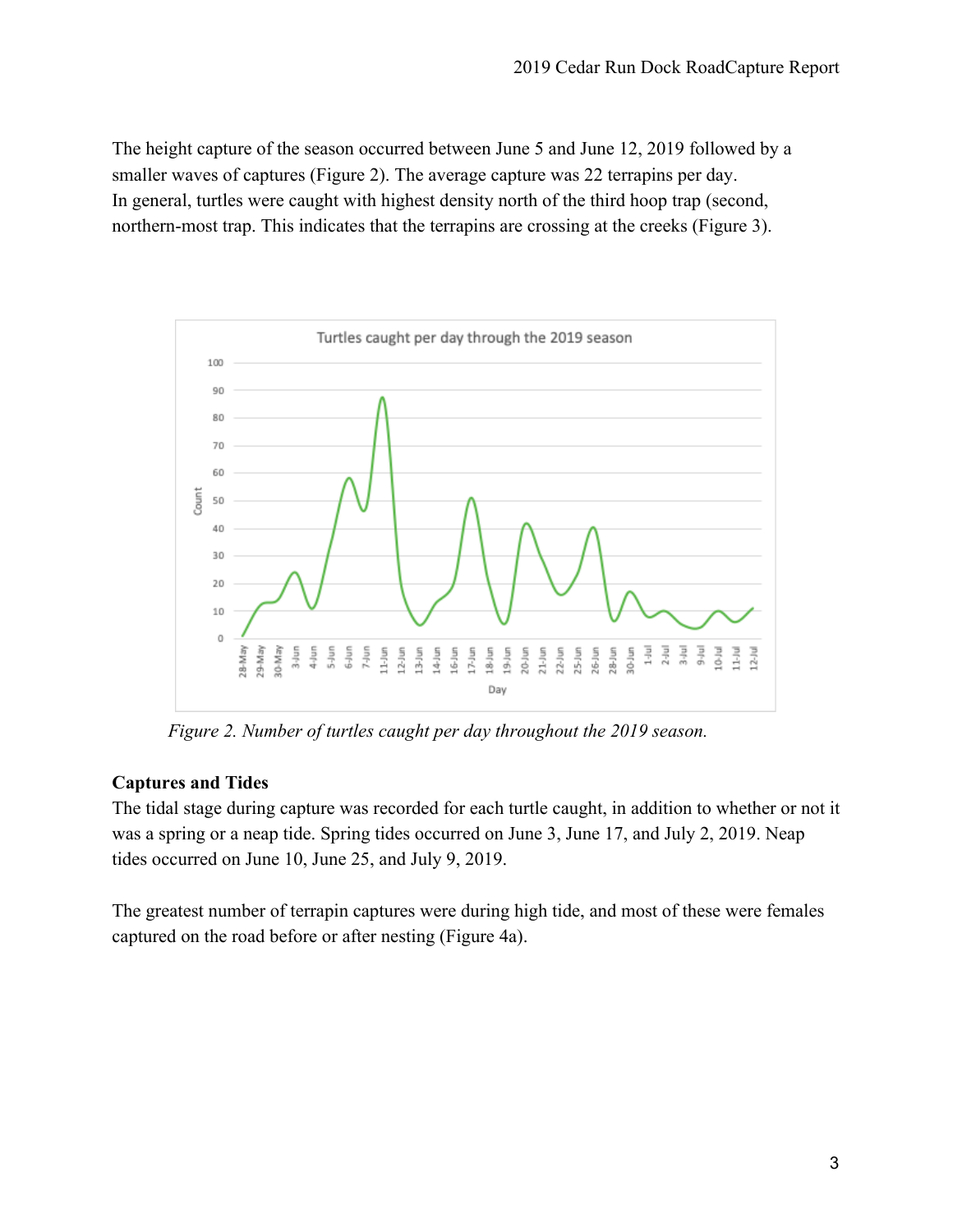

*Figure 3. Map of captured terrapins across Cedar Run Dock Road in 2019. Yellow dots indicate road captures and green dots indicate the locations of hoop traps.*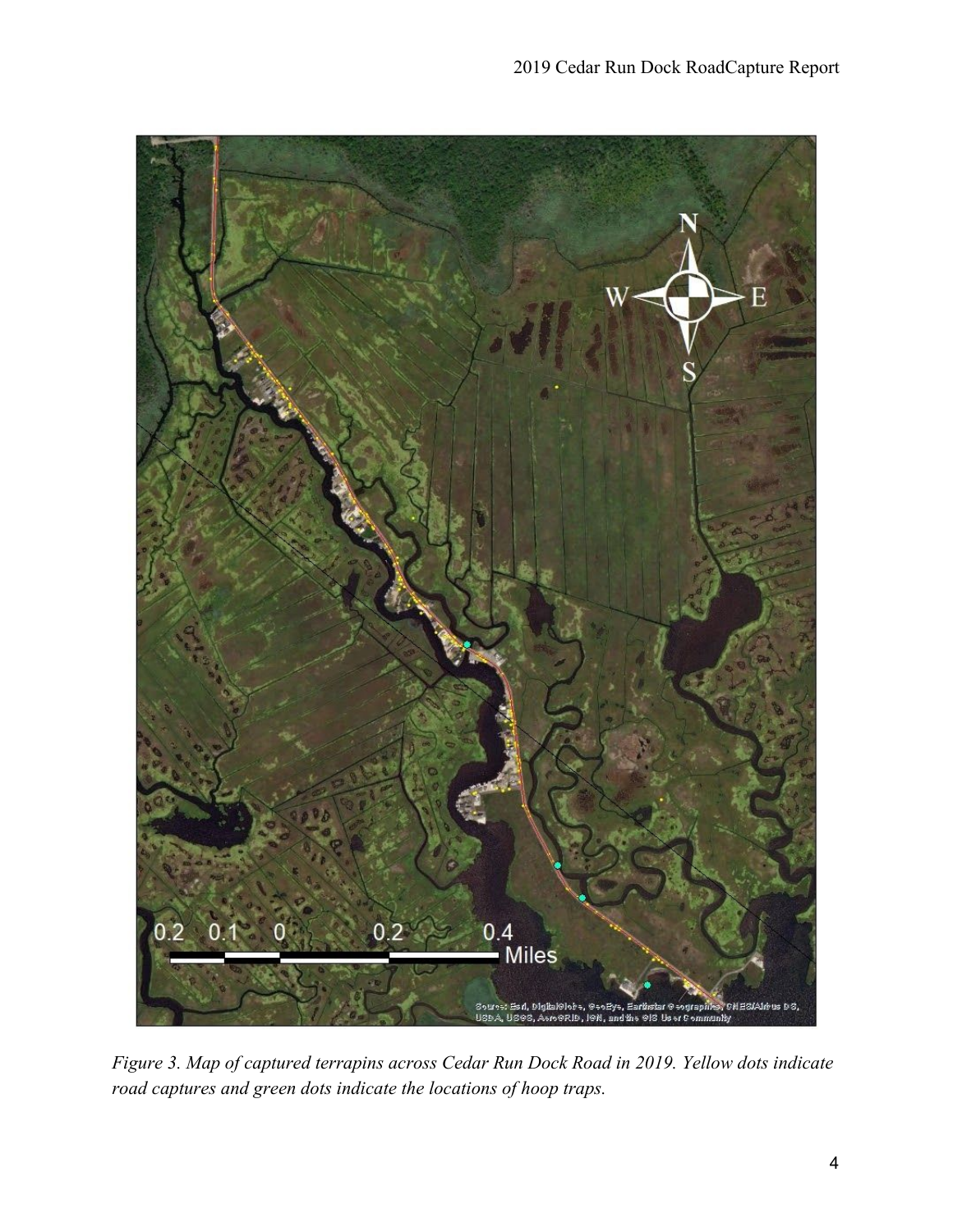



*Figure 4. (a) Turtles caught in the trap and on the road during each tidal stage. (b) Total terrapins caught during each tide.*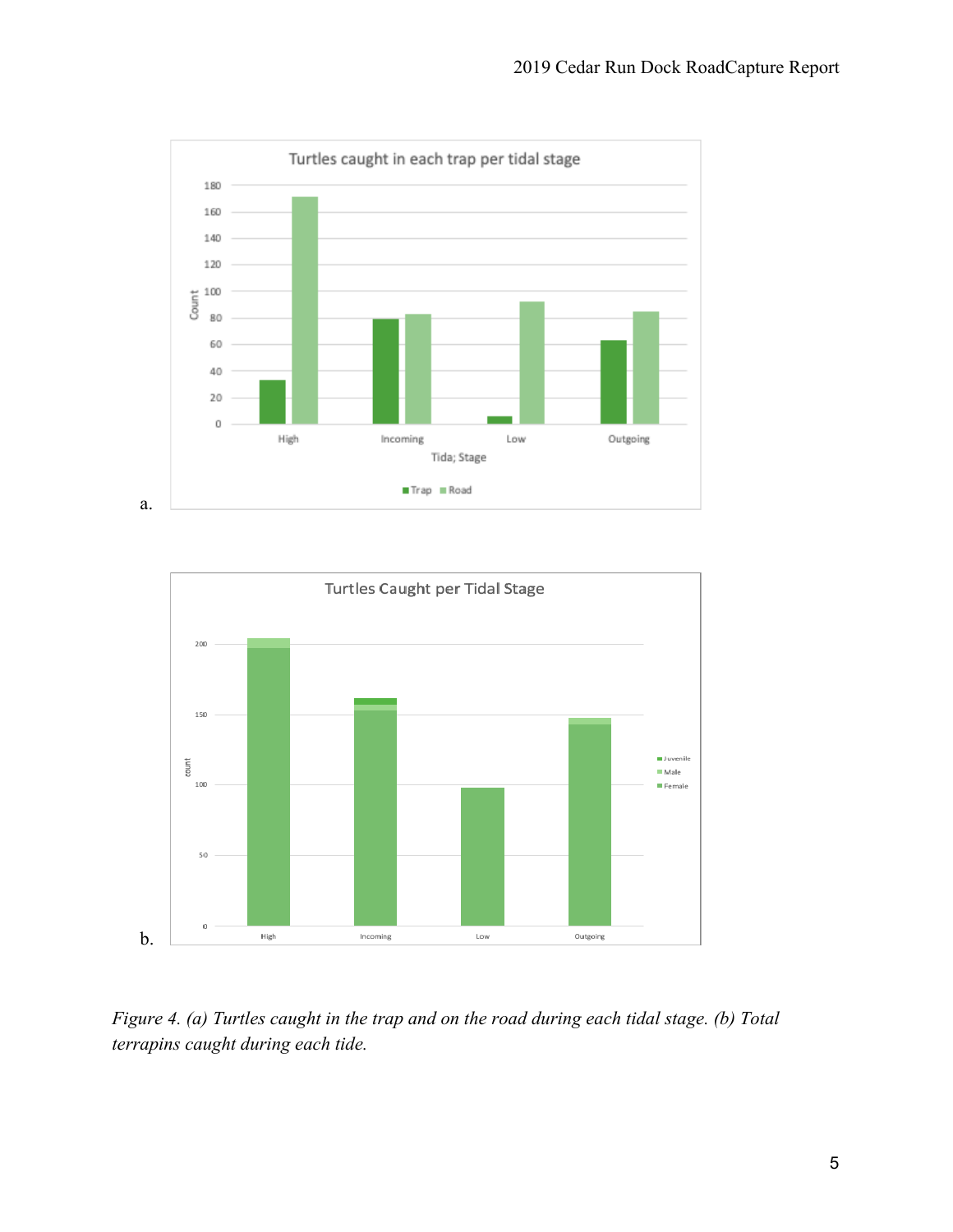During neap tides, the highest number of captures occurred at low tide, whereas during spring tides, the highest number of captures occurred at high tide (Figure 5). During the neap tides, most terrapins were hand captures, and only 13 were caught in the traps. During the spring tide, 132 were hand captures and 48 were caught in the traps. This may be the result of the ability of terrapins to travel within the vast creek system at Cedar Run. During spring low tide events, some of the creek bottoms are exposed. However, there is a more uniform water level in the creek systems throughout a neap tide cycle.



*Figure 5. Terrapins captured during neap and spring tides at Cedar Run Dock Road during the 2019 study. .*

# **Size and Age Summary**

Age of terrapins was determined by counting the rings on the costal and/or plastral scute and then ranked on a scale of confidence  $(1 = \text{confident}, 2 = \text{moderately confident}, 3 = \text{low}$ confidence). Only turtles whose age ranked 1 and 2 are used in this analysis. On average, adult females captured were nine years old (from 357 individuals), males were six years old (from 14 individuals), and juveniles were six years old (from 5 individuals). The table below summarizes the size data of each sex (Table 2).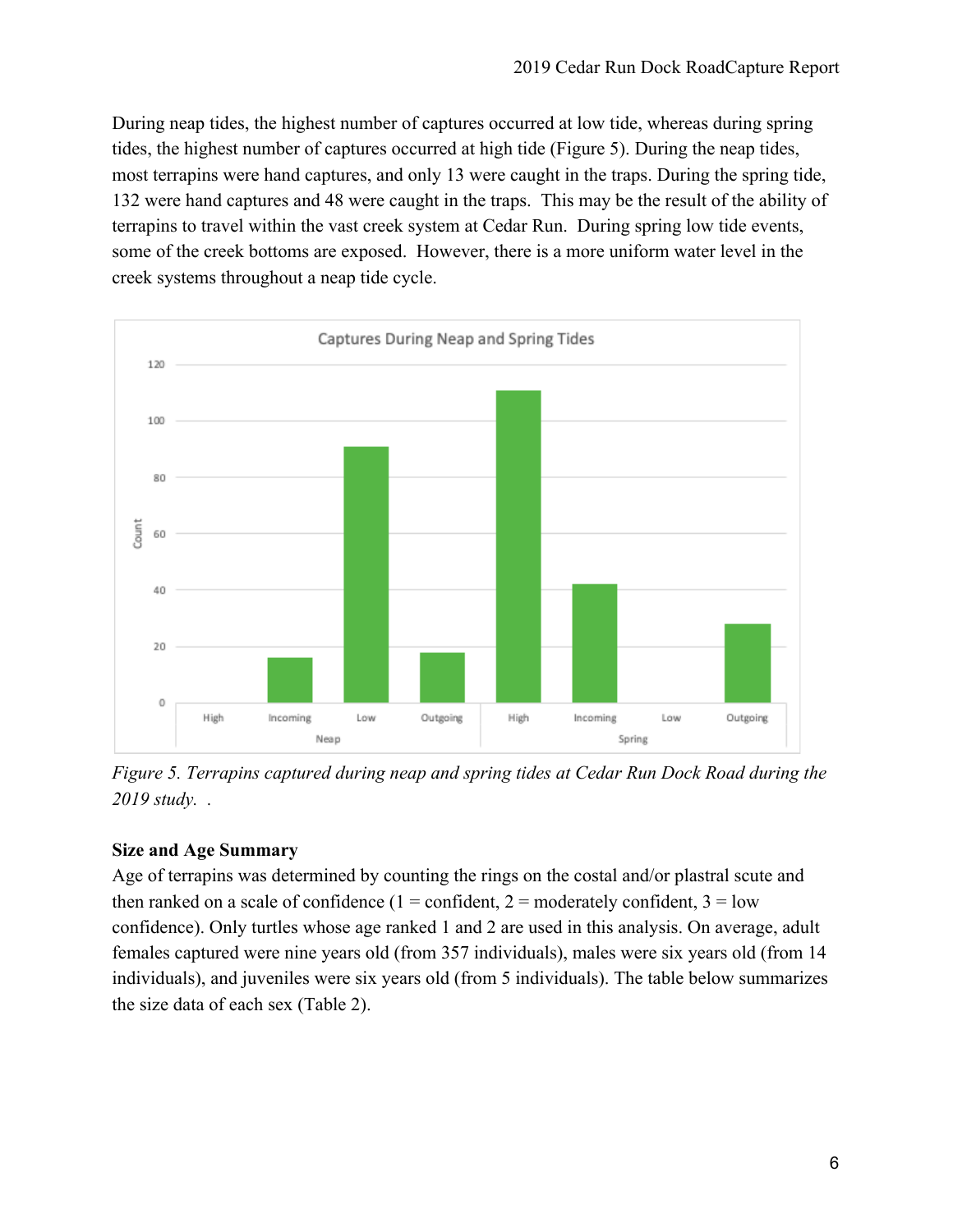| Parameter            | Female<br>$(n=357)$ | Juvenile<br>$(n=5)$ | Male<br>$(n=14)$   |
|----------------------|---------------------|---------------------|--------------------|
| Carapace length (mm) | $176.15 \pm 5.82$   | $126.80 \pm 2.92$   | $122.50 \pm 8.28$  |
| Carapace width (mm)  | $134.78 \pm 5.00$   | $100.00 \pm 2.74$   | $90.875 \pm 5.31$  |
| Carapace height (mm) | $75.06 \pm 5.18$    | $52.00 \pm 1.87$    | $48.63 \pm 3.82$   |
| Weight $(g)$         | $954.14 \pm 94.63$  | $347.80 \pm 36.81$  | $299.38 \pm 94.67$ |

 *Table 2. Average size of females, juveniles, and males (mm average ± stdev).*

### **Gravid and Nesting Females**

Of the 627 females captured throughout the season, 79% were gravid. Of total gravid females, 75% (373 individuals) were new captures. On the road, 77% of gravid females were captured (Figure 6). There was no significant difference in the size of gravid versus non-gravid females.



*Figure 6. The number of gravid females vs. non-gravid females by type of captures, 497 of females captured were gravid. A total of 381 gravid females were captured by hand and 115 were captured in the hoop trap.*

# **Injuries and Abnormalities**

Captured turtles were checked for natural abnormalities and injuries. Injuries were either from a boat strike or from an unidentifiable source. Abnormalities include scute deformities, a kyphotic shell, bacterial infection, fungal infection (new and old), and barnacles (Figure 7).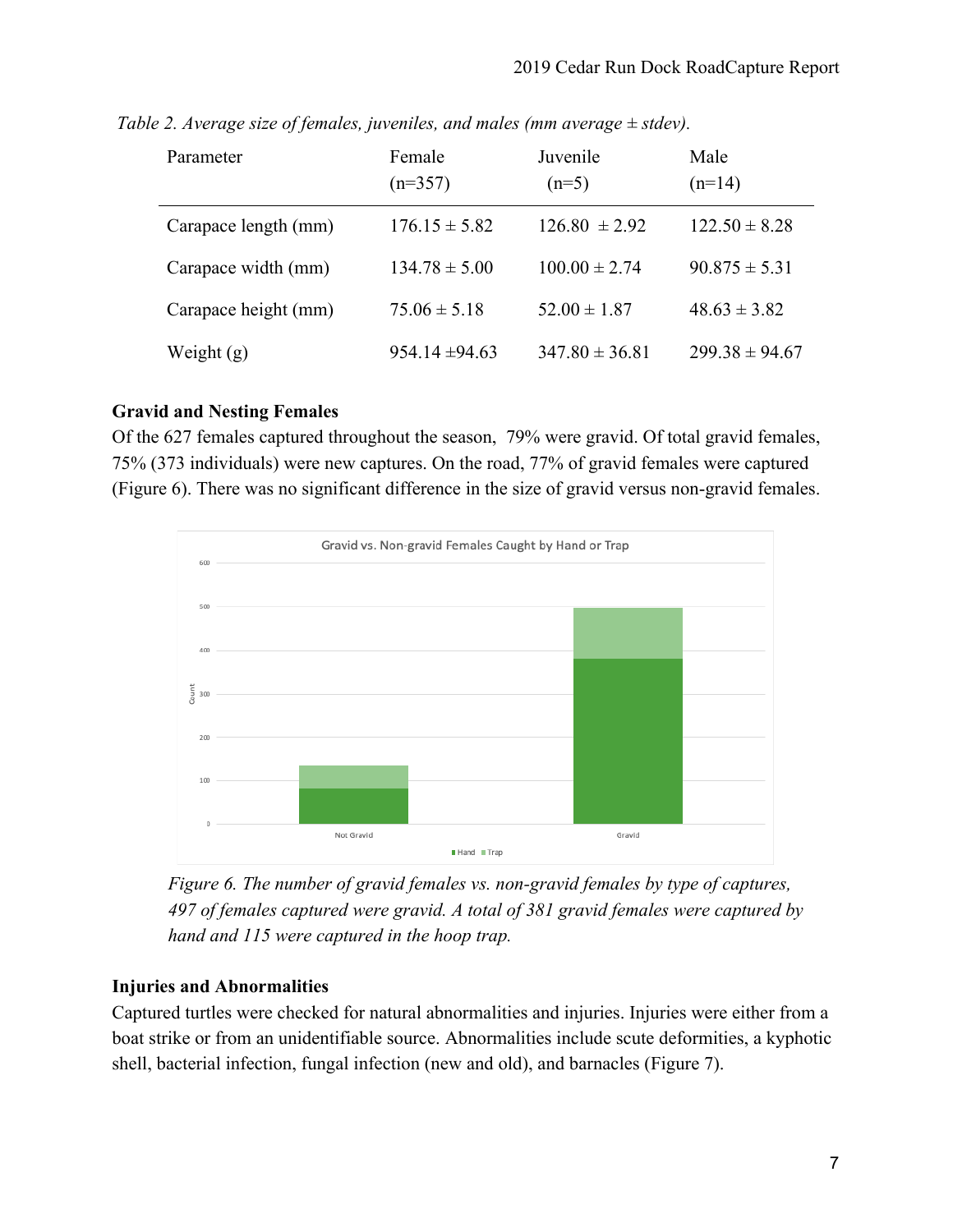

*Figure 7. Images of each of the abnormalities found on captured turtles, as well as a description of how they are identified.*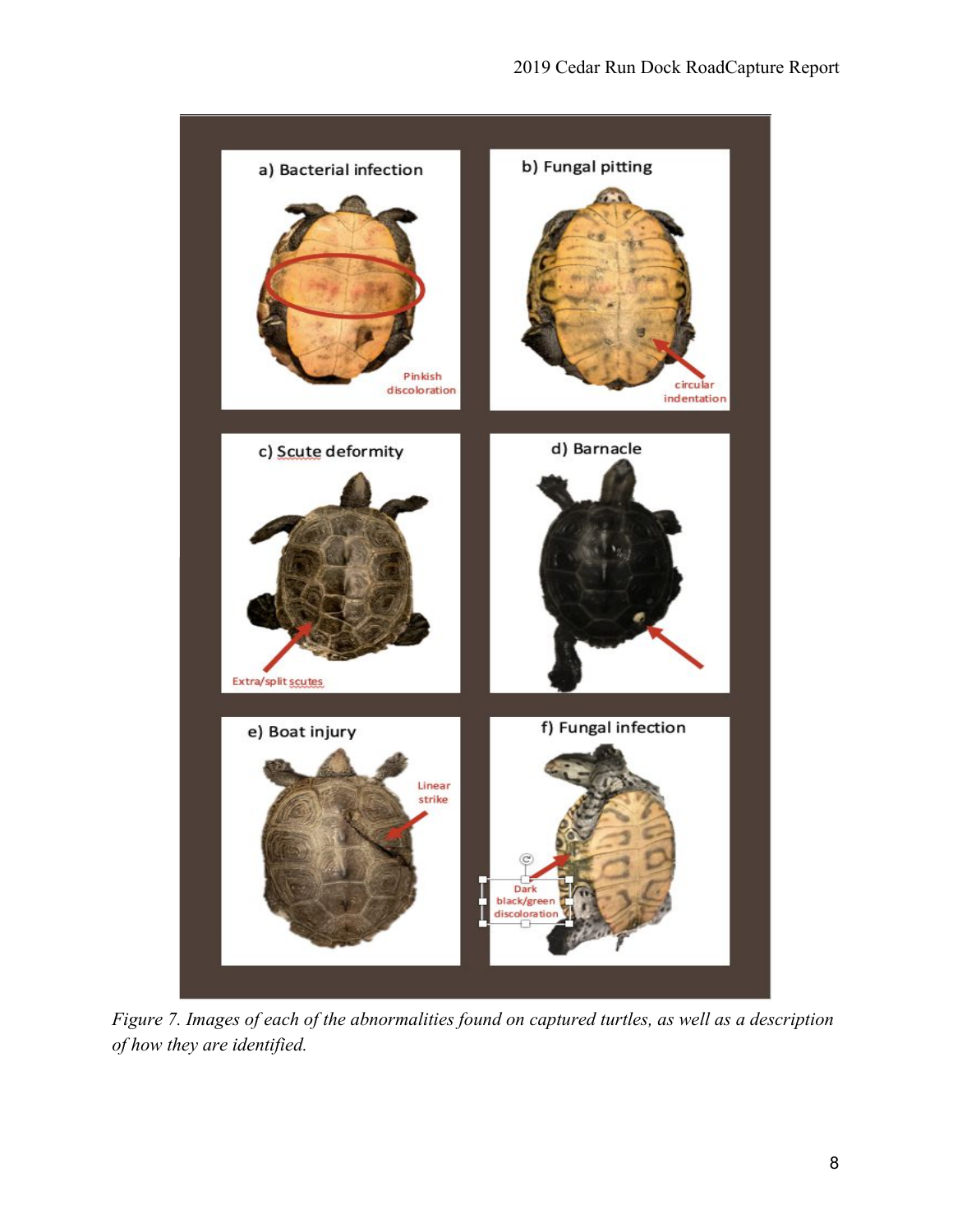Of terrapins captured throughout the course of the season, 92 turtles were injured or had old injuries and 435 had natural abnormalities.

*Table 3. Summary of abnormalities in turtles caught. These results were calculated by counting the number of turtles that had each type of abnormality. Thus, some individuals may be included in more than one of the abnormality categories.*

|                            | <b>Natural Abnormalities</b> |          |                        |                               |                | Injuries |                  |
|----------------------------|------------------------------|----------|------------------------|-------------------------------|----------------|----------|------------------|
|                            | Scute<br>Deformity           | Kyphotic | Bacterial<br>Infection | Pitting (Fungal<br>infection) | Barnacle       | By Boat  | Unknown<br>Cause |
| Total                      | 112                          | 4        | 98                     | 217                           | $\overline{4}$ | 42       | 50               |
| $%$ of<br>total<br>capture | 17%                          | $1\%$    | 15%                    | 33%                           | $<1\%$         | 6%       | 8%               |

*Injuries.* Of the total number of terrapins captured, 14% had old and/or new injuries. These would include abrasions or scarring on the shell and body and occasionally missing limbs. Of the 92 injured turtles, 42 (6% of total capture) had a distinct boat injury from a boat propellor. The other 50 turtles (8% of the total capture) had injuries from an unidentifiable cause, which may include predation, boat strike, dredging, etc (Figure 8).

In addition, there were two road mortalities. Since the number of turtles with definitive road-related injuries was less than 0.01% of the total and both cases experienced mortality, these turtles are included in the capture summary, but are excluded from any further analysis or visual representation. Compared to several other roads in nearby marshes, this is a low number of road mortalities. This could be related to the low density of traffic on Cedar Run Dock Road and terrapin awareness of locals and residents.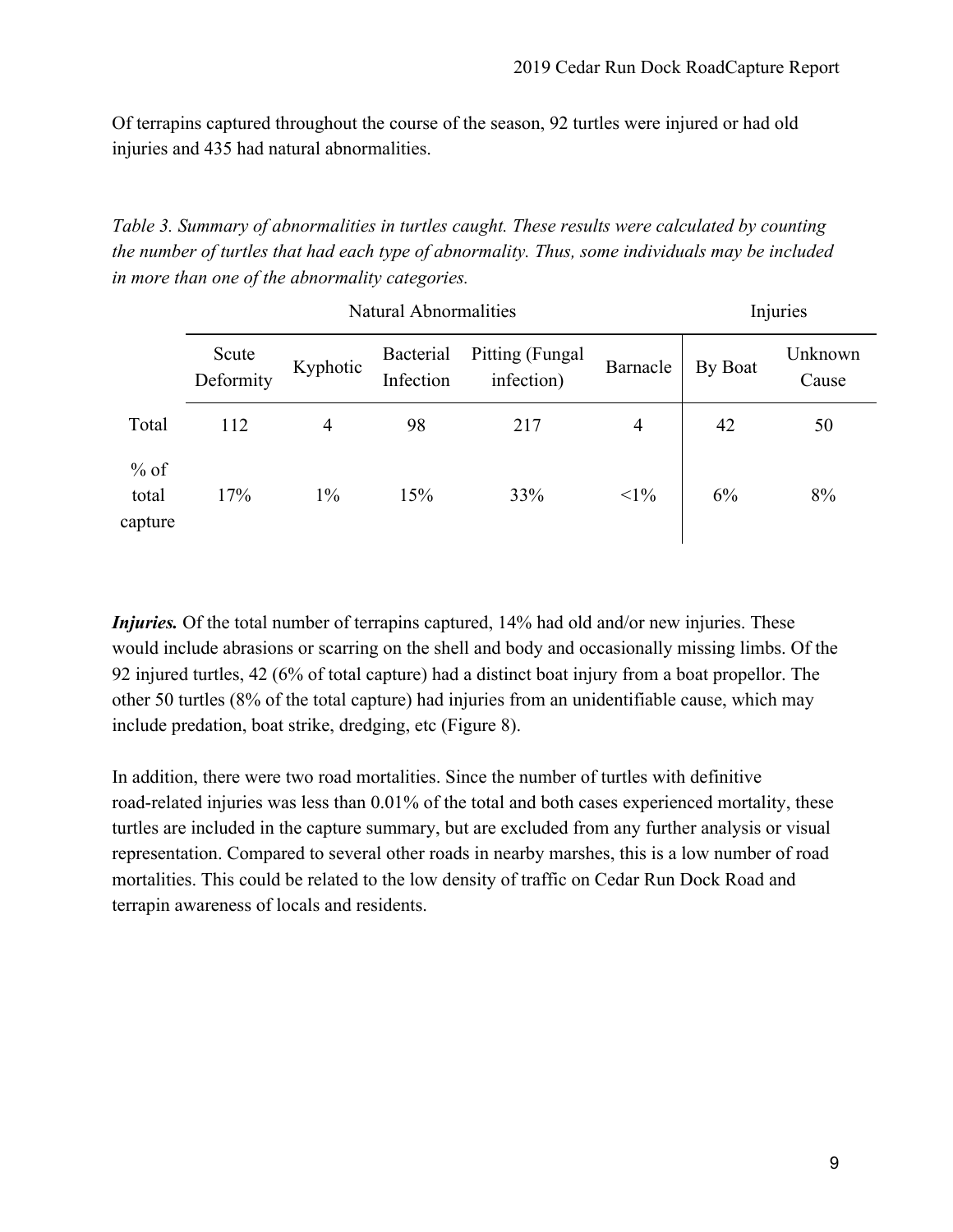

 *Figure 8. Number of terrapins with boat injuries (n=42) and with injuries from an unknown cause (n=50).*

*Natural abnormalities.* 67% of turtles caught this season had natural abnormalities (Figure 9). 17% of turtles captured throughout the season had scute deformities to either the carapace or plastron. There were 15% of the terrapins that had a bacterial infection, indicated by a pink or reddish discoloration on shell or skin. Surprisingly, 33% had a fungal infection, indicated by black or shiny discoloration on the shell or by pitting scars from an old infection. Approximately 1% were kyphotic and <1% had barnacles. The high percentage of turtles with fungal infections may be an indication that terrapins are spending more time in lower salinity areas along Cedar Run (Jacobsen et al. 2000).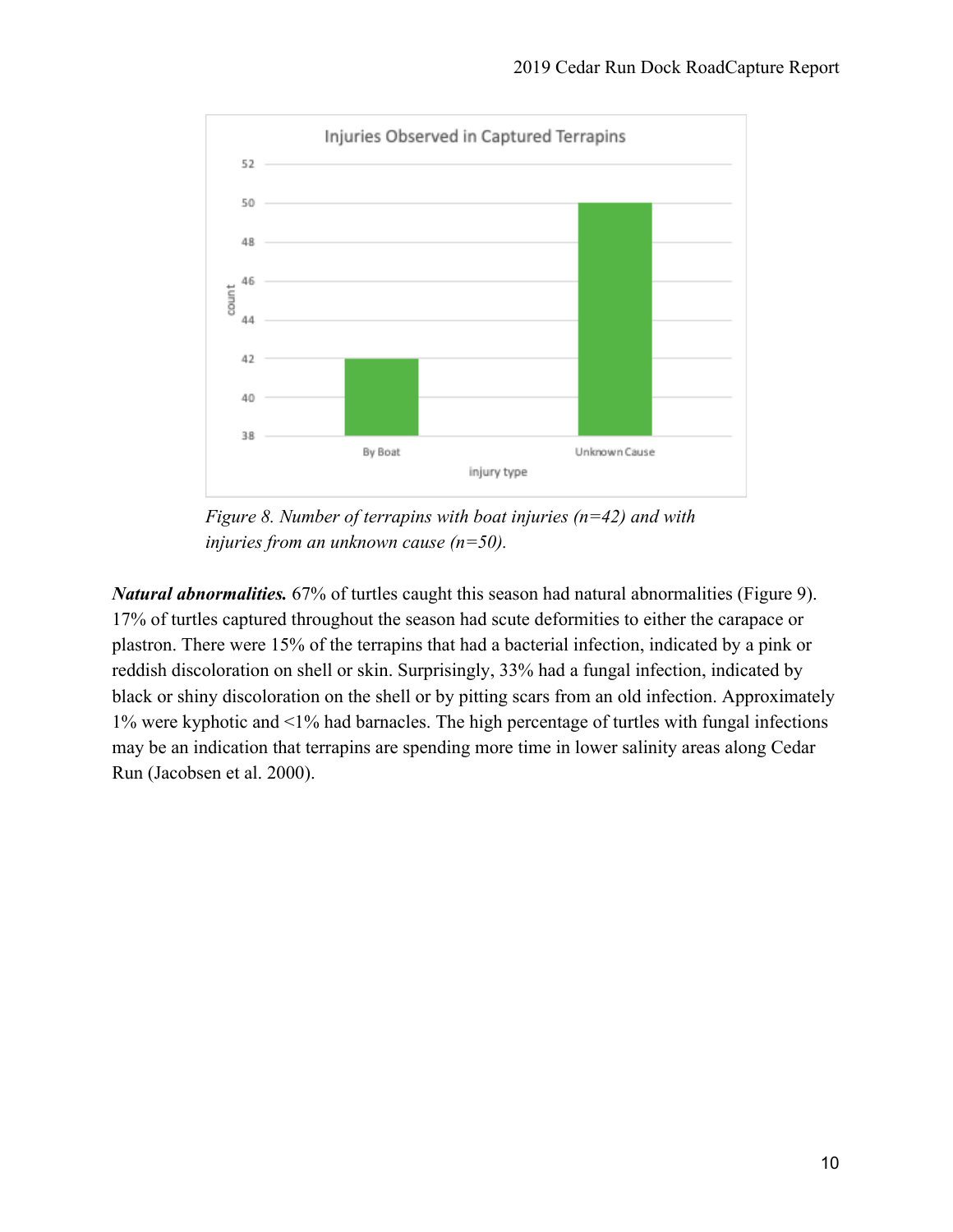

*Figure 9. Natural abnormalities in captured terrapins as part of the Cedar Run Dock Road 2019 study.*

#### **Summary and Conclusion**

With a percent recapture rate of 14.2% (26% including "trap happy" turtles), it is now possible to begin running a population analysis on females. Further collection of males is needed, as the data is highly female-biased. In general, more terrapins (particularly road captures) were captured during high tide than any other tidal stage. This would make it beneficial to increase the frequency of road patrols during high tide. There was a high number of terrapins captured with abnormalities. It may be an interesting future study to determine where these turtles are spending the majority of their time (fresh versus salt water, etc.) or to conduct genetics studies to determine the causes of scute deformities (Dominy 2015). Our boat injury rate was consistent with research conducted at the Edwin B. Forsythe Refuge, Barnegat Division several years ago through a research program coordinated by Drexel University and Earthwatch Institute where terrapins had boat propeller injuries (Lester 2012). We see the need for more nesting areas along Cedar Run Dock Road. As a result of Climate Change, which results in sea level rise, Cedar Run Dock Road is experiencing increased water levels that threaten potential terrapin nesting areas. Thus, we need to provide alternate nesting areas in existing upland locations. We also need to work with homeowners who may want to provide nesting habitat on their properties. One such family has filled their yard with sand to provide terrapins with a viable nesting site. Bulkheading and hardened shoreline projects will negatively impact terrapins (Winters 2013).